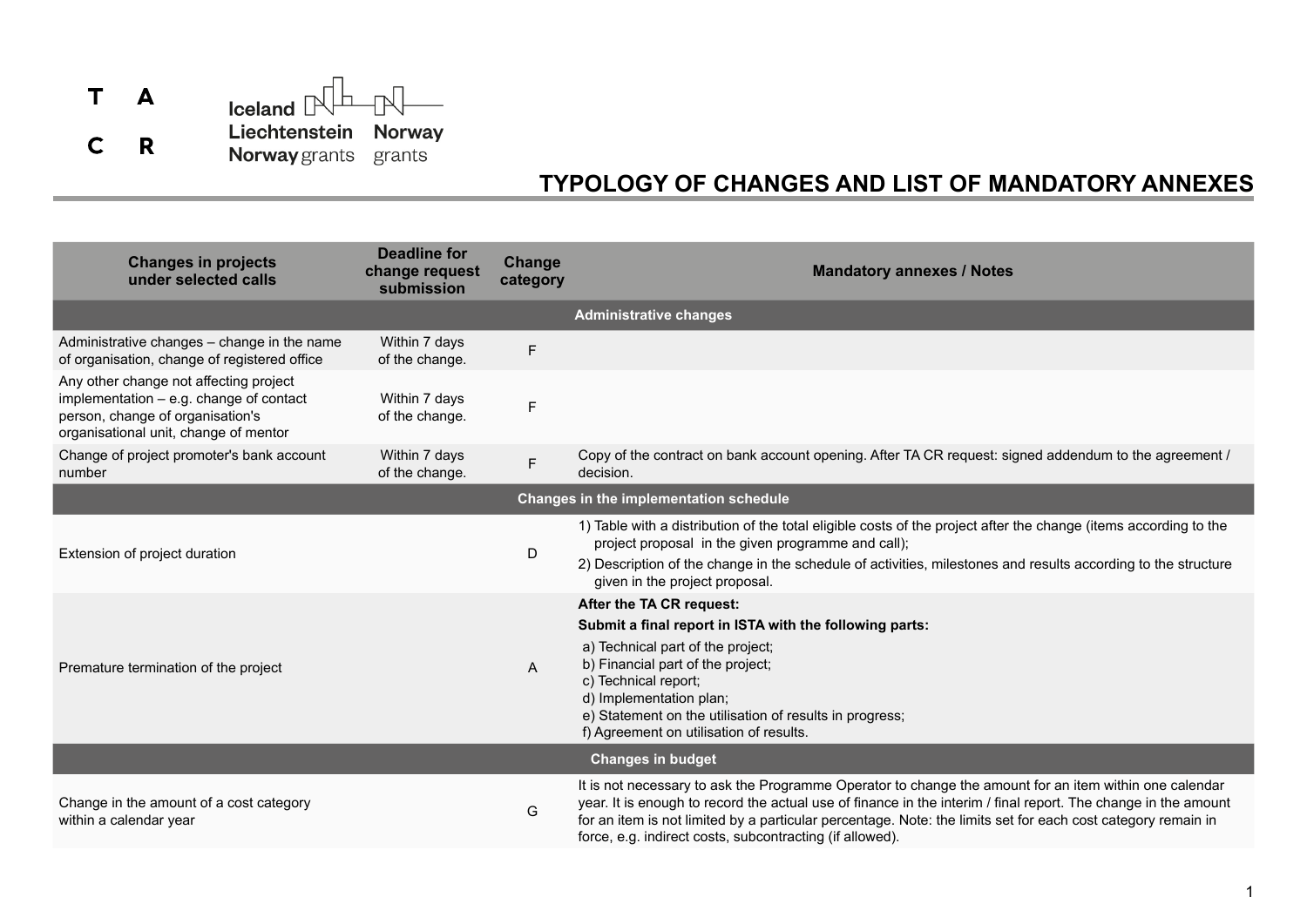| Transfers of costs and funding between<br>individual years of project implementation                                                                                                                                   | At the latest by<br>10 November of the<br>given calendar year. | D | 1) Table with a distribution of the total eligible costs of the project after the change (items according to the<br>project proposal in the given programme and call);<br>2) Description of the change in the project schedule.<br>The beneficiary does not have to request transfers of costs and funding between individual years of project<br>implementation, if this is in accordance with its internal regulations. |  |  |
|------------------------------------------------------------------------------------------------------------------------------------------------------------------------------------------------------------------------|----------------------------------------------------------------|---|---------------------------------------------------------------------------------------------------------------------------------------------------------------------------------------------------------------------------------------------------------------------------------------------------------------------------------------------------------------------------------------------------------------------------|--|--|
| Reduction of total eligible costs and the<br>related amount of funding                                                                                                                                                 | At the latest by<br>10 November of the<br>given calendar year. | D | Table with a distribution of the total eligible costs of the project after the change (items according to the<br>project proposal in the given programme and call);                                                                                                                                                                                                                                                       |  |  |
| Change in the share of the research category<br>in the project costs (industrial research,<br>experimental development, innovation)                                                                                    | At the latest by<br>10 November of the<br>given calendar year. | D | An overview of changes in project activities that affect the change in the PV / EV ratio.                                                                                                                                                                                                                                                                                                                                 |  |  |
| Increase in the total eligible costs of<br>a beneficiary and, where applicable, the<br>related amount of funding                                                                                                       | At the latest by<br>10 November of the<br>given calendar year. | A | Table with a distribution of the total eligible costs of the project after the change (items according to the<br>project proposal in the given programme and call).                                                                                                                                                                                                                                                       |  |  |
| Increase in the total eligible costs of<br>a beneficiary and, where applicable, the<br>related amount of funding (in the case of<br>increase in project funding up to 2 mil. CZK)                                      | At the latest by<br>10 November of the<br>given calendar year. | B | Table with a distribution of the total eligible costs of the project after the change (items according to the<br>project proposal in the given programme and call).                                                                                                                                                                                                                                                       |  |  |
| Changes in beneficiaries' data                                                                                                                                                                                         |                                                                |   |                                                                                                                                                                                                                                                                                                                                                                                                                           |  |  |
| Change in the legal form of the project<br>promoter or project partners, or change<br>affecting the legal personality of the project<br>promoter or project partner or the data<br>required to demonstrate eligibility | Within 7 days<br>of the change.                                | F | 1) Document on the basis of which the change took place;<br>2) Declaration of the type of organisation;<br>3) Evidence of ownership structure;<br>4) Consent to extract from the Criminal Register if there was a change in the persons in the statutory body.                                                                                                                                                            |  |  |
| Change of statutory body                                                                                                                                                                                               | Within 7 days<br>of the change.                                | F | Consent to extract from the Criminal Register.                                                                                                                                                                                                                                                                                                                                                                            |  |  |
| Change in the type of organisation (i.e. small,<br>medium-sized, large enterprise or research<br>organisation)                                                                                                         | Within 7 days<br>of the change.                                | F | Declaration of the type of organisation.                                                                                                                                                                                                                                                                                                                                                                                  |  |  |
| Change in the ownership structure of project<br>promoter / project partner                                                                                                                                             | Within 7 days<br>of the change.                                | F | Evidence of ownership structure.                                                                                                                                                                                                                                                                                                                                                                                          |  |  |
| <b>Changes of beneficiaries</b>                                                                                                                                                                                        |                                                                |   |                                                                                                                                                                                                                                                                                                                                                                                                                           |  |  |
| Transformations (e.g. mergers, splits, etc.)                                                                                                                                                                           | No later than 60<br>days before the date<br>of publication of  | E | 1) Consent to extract from the Criminal Register if there was a change in a person in the statutory body.<br>2) Declaration of the type of organisation;<br>3) Evidence of ownership structure;                                                                                                                                                                                                                           |  |  |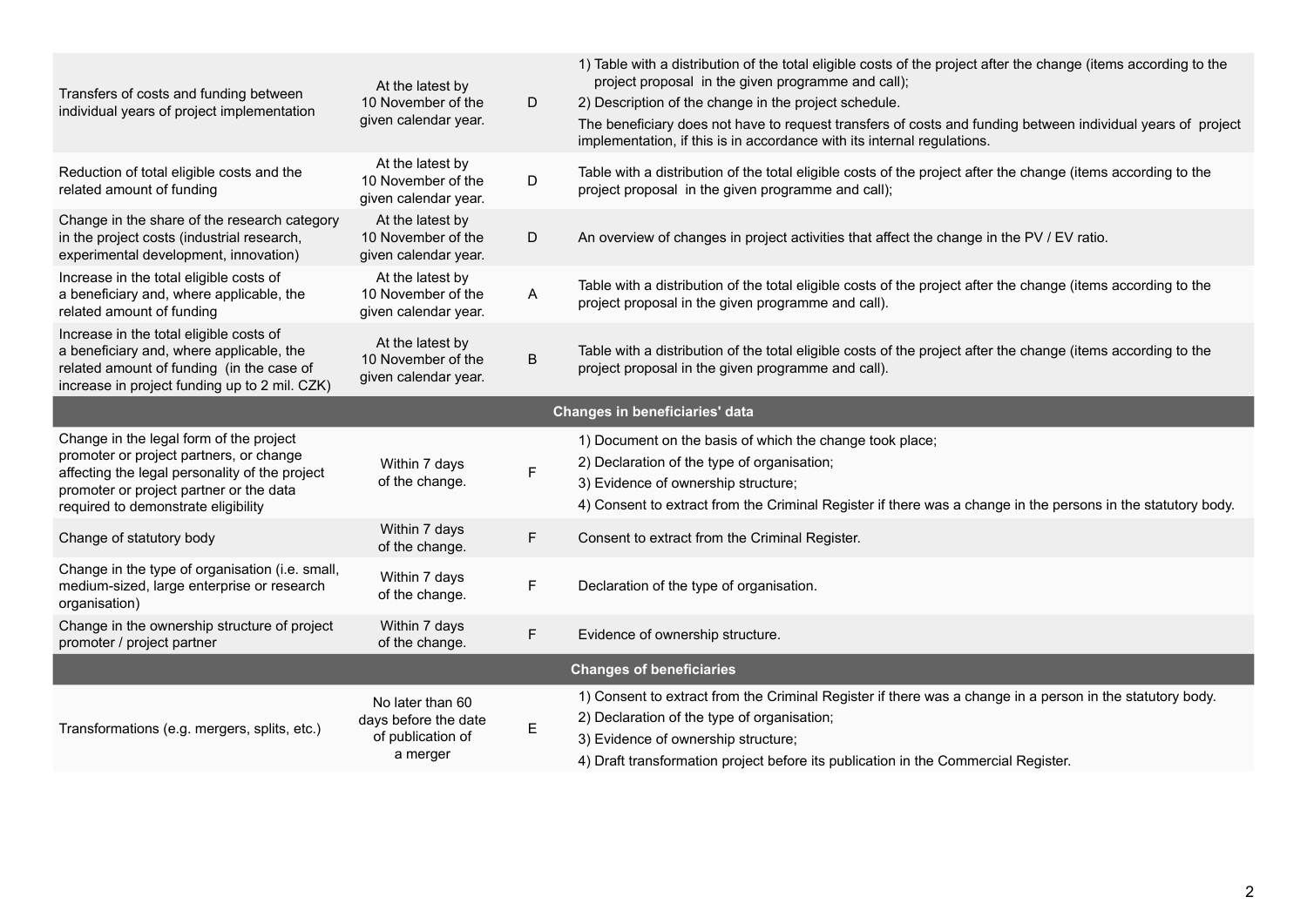| beneficiary for a third party (beneficiaries<br>are exchanged)                                                                                                                                                                                                                                                                              |                                 |   | person, bank account number (only in the case of change of the project promoter));<br>6) Information on the settlement of rights and obligations and resolved ownership rights to the results;<br>7) New financial plan – items according to project proposal in the given programme and call, the reporting of<br>overhead costs needs to be indicated for the new beneficiary;<br>8) Information about new members of the project team;<br>9) Sworn statement of a new beneficiary.<br>1) Consent of all beneficiaries with the change;<br>2) Evidence of clean criminal record of the legal person and all members of the statutory bodies of the new<br>beneficiary. The evidence of clean criminal record of the statutory body and its members is provided<br>by sending the completed form of the Consent to extract from the Criminal Register, unless it has been<br>obtained in another way;<br>3) Declaration of the type of organisation; |
|---------------------------------------------------------------------------------------------------------------------------------------------------------------------------------------------------------------------------------------------------------------------------------------------------------------------------------------------|---------------------------------|---|-------------------------------------------------------------------------------------------------------------------------------------------------------------------------------------------------------------------------------------------------------------------------------------------------------------------------------------------------------------------------------------------------------------------------------------------------------------------------------------------------------------------------------------------------------------------------------------------------------------------------------------------------------------------------------------------------------------------------------------------------------------------------------------------------------------------------------------------------------------------------------------------------------------------------------------------------------|
| Addition of a new project partner                                                                                                                                                                                                                                                                                                           |                                 | A | 4) Evidence of ownership structure<br>5) Identification details of the new beneficiary (name, address, company registration number, contact<br>person, bank account number (only in the case of change of the project promoter));<br>6) Information on the settlement of rights and obligations and resolved ownership rights to the results;<br>7) New financial plan – items according to project proposal in the given programme and call, the reporting of<br>overhead costs needs to be indicated for the new beneficiary;<br>8) Information about the research team of the new beneficiary;<br>9) Sworn statement of a new beneficiary;<br>10) Document needed from a beneficiary requested by the Call Documentation of the relevant Open Call.                                                                                                                                                                                                |
| Change of project promoter or project partner<br>- other than changes due to legal succession)<br>b) In the event that one of the existing<br>beneficiaries withdraws from the project<br>and its obligations are taken over by the<br>other beneficiaries (there is a transfer<br>of rights and obligations only between<br>beneficiaries) |                                 | A | 1) Consent of all beneficiaries with the change;<br>2) New financial plan – items according to project proposal in the given programme and call;<br>3) Description of project management, material and technical support for the project, access to project<br>results and capacities, distribution of rights to project results, revised distribution of activities among<br>beneficiaries.                                                                                                                                                                                                                                                                                                                                                                                                                                                                                                                                                          |
|                                                                                                                                                                                                                                                                                                                                             |                                 |   | Changes in project team                                                                                                                                                                                                                                                                                                                                                                                                                                                                                                                                                                                                                                                                                                                                                                                                                                                                                                                               |
| Change of the principal investigator of the<br>project promoter                                                                                                                                                                                                                                                                             | Within 7 days<br>of the change. | F | 1) Structured c.v.                                                                                                                                                                                                                                                                                                                                                                                                                                                                                                                                                                                                                                                                                                                                                                                                                                                                                                                                    |

## 1) Consent of all beneficiaries with the change;

2) Evidence of clean criminal record of the legal person and all members of the statutory bodies of the new beneficiary. The evidence of clean criminal record of the statutory body and its members is provided

3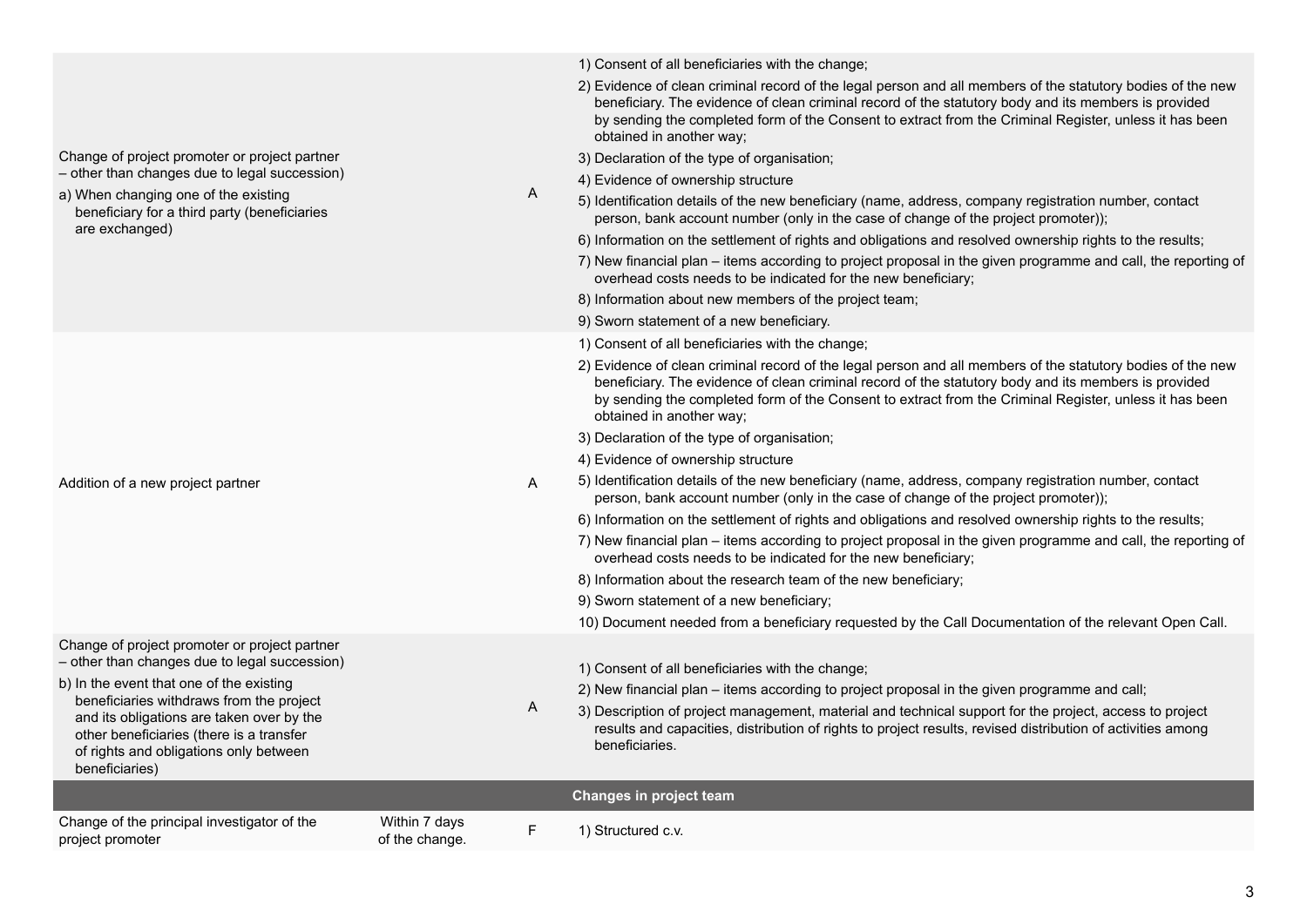| G  | The beneficiary will report the change only in the Interim / Final project report.                                                                                                                                                                                                                                                                                                                                                      |
|----|-----------------------------------------------------------------------------------------------------------------------------------------------------------------------------------------------------------------------------------------------------------------------------------------------------------------------------------------------------------------------------------------------------------------------------------------|
|    | <b>Changes in project substance</b>                                                                                                                                                                                                                                                                                                                                                                                                     |
| E. |                                                                                                                                                                                                                                                                                                                                                                                                                                         |
| G  | The beneficiary will report the change only in the Interim / Final project report.                                                                                                                                                                                                                                                                                                                                                      |
|    | Table Project results according to Agreement/Decision and according to the request, including description of<br>the change of the result according to the structure given in the project proposal;<br>Note: If you change the type of result, check whether the name and description of the result will not change<br>as well.<br>If the result description changes, visibly mark the parts in the result description that will change. |
|    | Exact name of the cancelled result needs to be indicated in the change request.                                                                                                                                                                                                                                                                                                                                                         |
|    |                                                                                                                                                                                                                                                                                                                                                                                                                                         |

*Notes: In the list of mandatory annexes above there are only basic required documents. Additional documents may be requested when processing a change.*

## **Explanation of individual change categories:**

- **Category A:** The beneficiary requests changes falling into this category through ISTA, and the decision-making body in approving these changes is the TA CR Board.
- **Category B:** The beneficiary requests changes falling into this category through ISTA, and the decision-making body in approving these changes is the Managing Director of TA CR.
- Category C: The beneficiary requests changes falling into this category through ISTA, and the decision-making body in approving these changes is the Director of the Programme Implementation and Control Division.
- Category D: The beneficiary requests changes falling into this category through ISTA, and the decision-making body in approving these changes is the Head of the Monitoring and Administration Department.
- **Category E:** The beneficiary requests (or notifies) changes falling into this category through ISTA, and the decision-making body in approving these changes is the Head of the relevant Unit of the Monitoring and Administration Department.

Category F: The beneficiary requests (or notifies) changes falling into this category through ISTA, and the decision-making body in approving these changes is the Project Officer.

**Category G:** Changes falling into this category are processed (reported) through the Interim/Final Report.